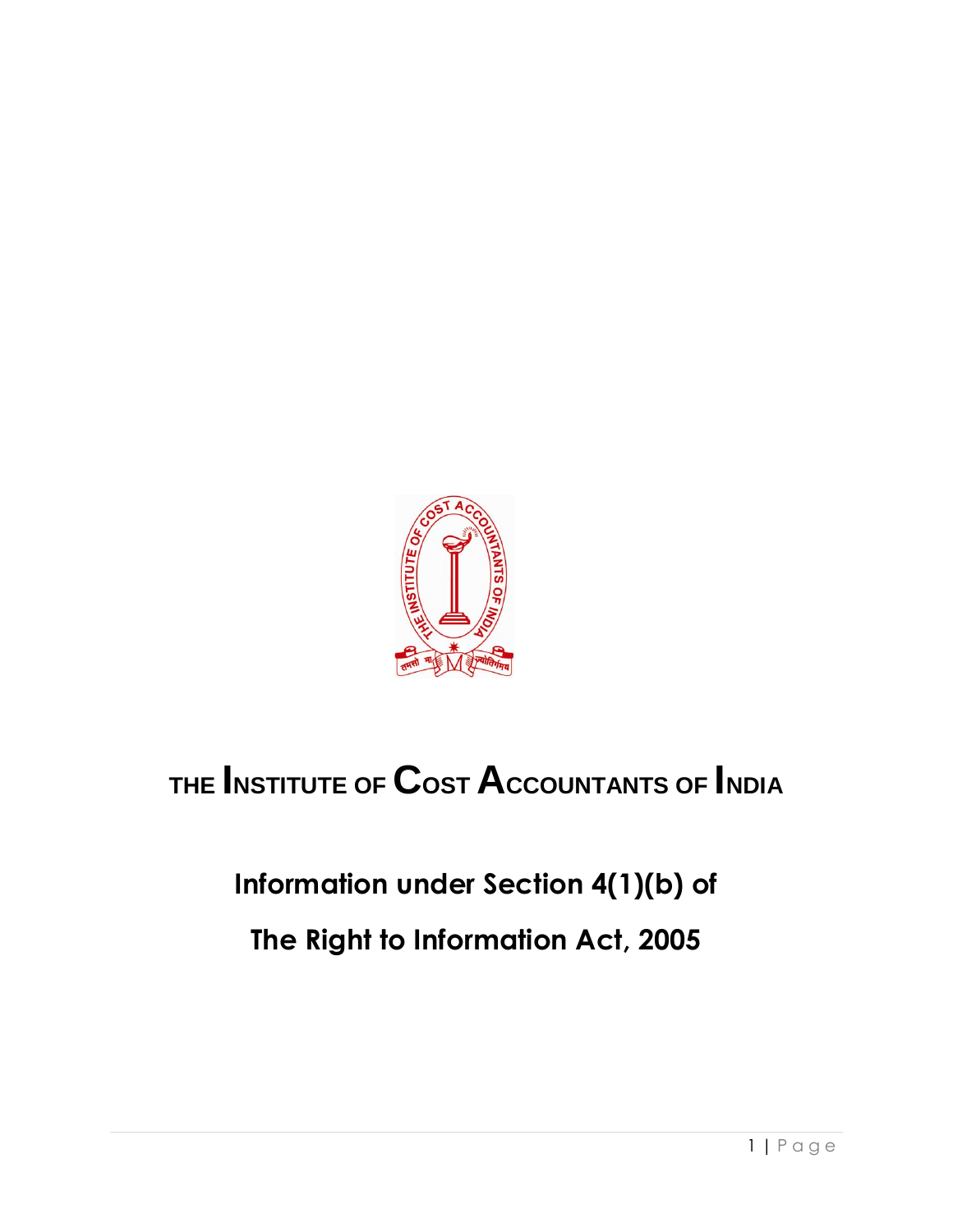## **INFORMATION UNDER SECTION 4(1)(b) OF RIGHT TO INFORMATION ACT, 2005**

## **i) THE PARTICULARS OF ORGANISATION, FUNCTION, AND DUTIES:**

The Institute of Cost Accountants of India (ICAI) is a premier professional body of Management Accountants in the country established under a special Act of Parliament, namely, the Cost and Works Accountants Act, 1959 (As amended). It is the only statutory Institute in India for training and education of Cost & Management Accountants and for developing and regulating the profession of Cost & Management Accountancy in India.

The Institute is governed by a Council in accordance with the provisions of the Cost and Works Accountants Act, 1959 (As amended) and the Cost and Works Accountants Regulations, 1959" (as amended) and other rules framed thereunder.

The Institute as a part of its obligation to regulate the profession of Cost and Management Accountancy, enrolls students for Cost Accountancy course provide coaching facilities to the students, organize professional development programmes for the members and undertake research programme in the field of Cost and Management Accountancy.

The Headquarters of the Institute is at Kolkata with 4 Regional Councils based in the four metropolis- Delhi, Kolkata, Chennai and Mumbai and around 100 Chapters & Overseas Centers. The Institute has vast number of students and members spread all over India and abroad in strategic & top positions in Industry Service, Government, Consulting as well as Education & Research as well as practicing Members playing very significant role in the national economy.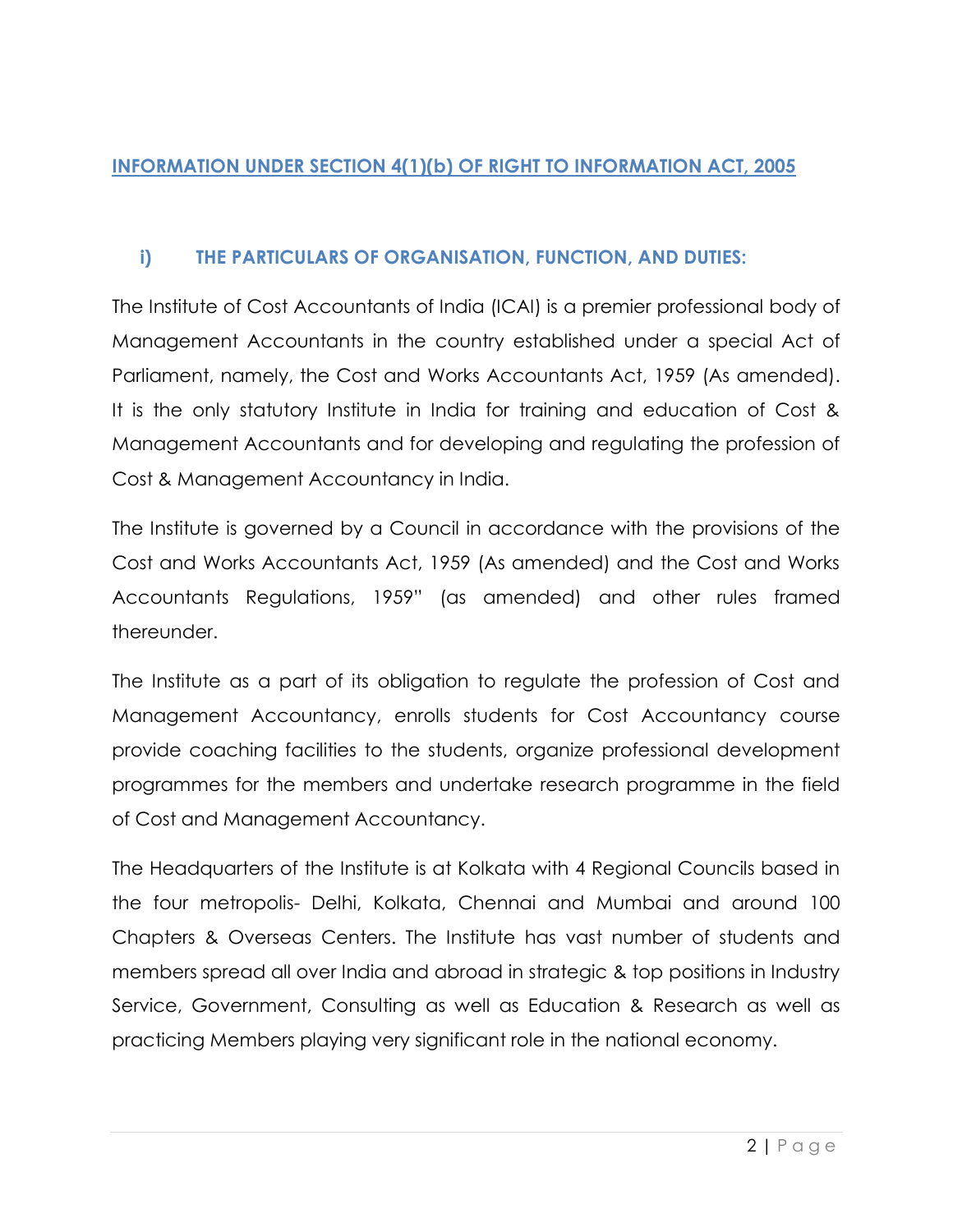### **OBJECTIVES OF THE INSTITUTE**

- \* To develop the Cost and Management Accountancy function as a powerful tool of management control in all spheres of economic activities;
- $\cdot$  To promote and develop the adoption of scientific methods in cost and management accountancy;
- $\cdot$  To develop the professional body of members and equip them fully to discharge their functions and fulfill the objectives of the Institute in the context of the developing economy;
- $\cdot$  To keep abreast of the latest developments in the cost and management accounting principles and practices, to incorporate such changes are essential for sustained vitality of the industry and other economic activities;
- $\cdot \cdot$  To exercise supervision for the entrants to the profession and to ensure strict adherence to the best ethical standards by the profession;
- To organize seminars and conferences on subjects of professional interest in different parts of the country for cross-fertilization of ideas for professional growth;
- To carry out research and publication activities covering various economic spheres and the publishing of books and booklets for spreading information of professional interest to members in industrial, education and commercial units in India and abroad.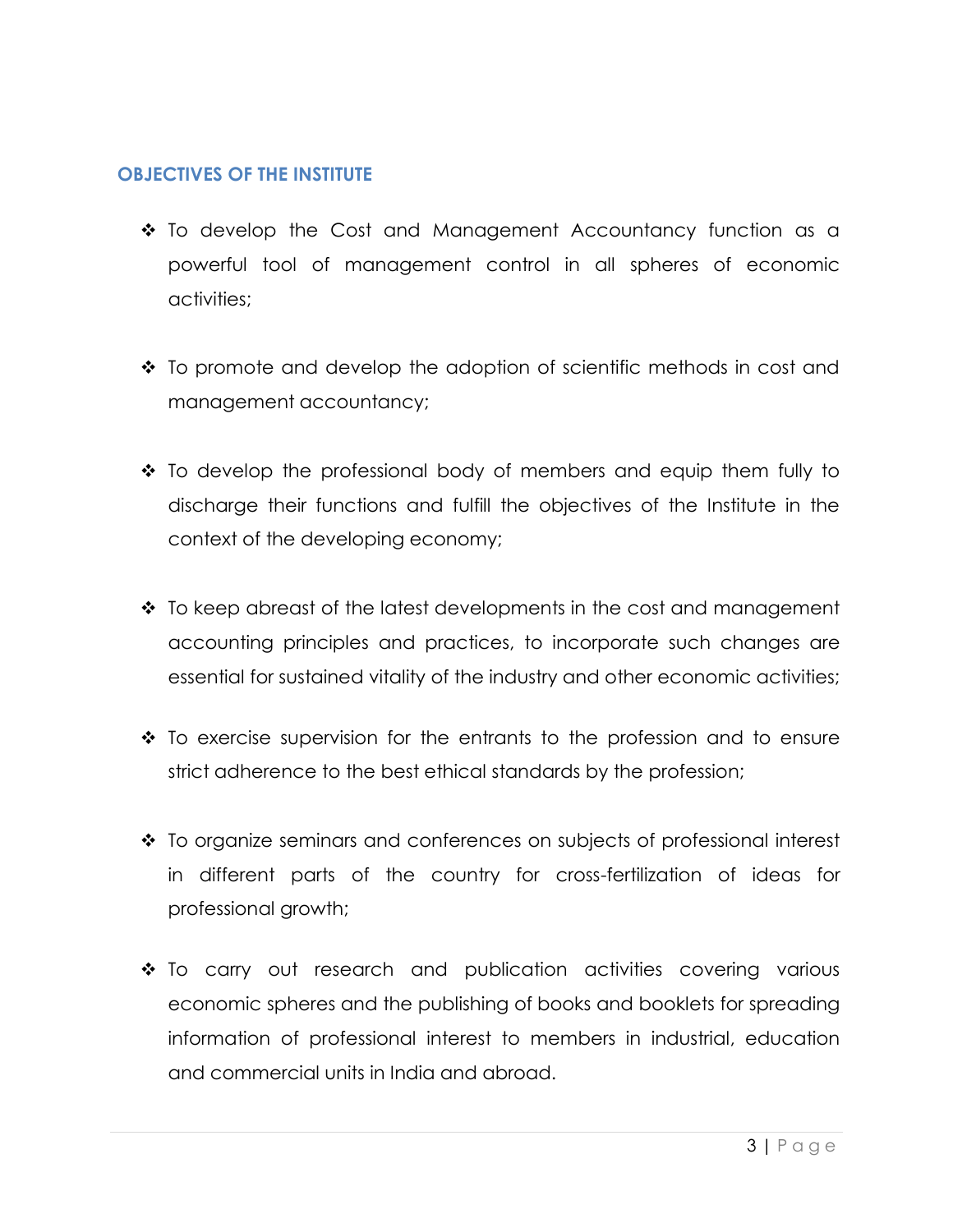The Institute is a member of the International Federation of Accountants (IFAC), The Confederation of Asian and Pacific Accountants (CAPA) and the South Asian Federation of Accountants (SAFA).

The Institute, as a leader in the field in the South Asian Region, is also imparting to accountants from overseas countries.

Section 15A of "The Cost and Works Accountants Act, 1959"(as amended) stipulates the functions of the Institute which shall include –

- a) The examination of candidates for enrolment;
- b) The regulation of training of students;
- c) The maintenance and publication of a Register of persons qualified to practice as Cost Accountants;
- d) Collection of fees from members, examinees and other persons;
- e) Subject to the orders of the appropriate authorities under this Act, the removal of names from the Register and the restoration to the Register of names which have been removed;
- f) The maintenance of a library and publication of book and periodicals relating to accountancy and allied subjects;
- g) The conduct of elections to the Council of the Institute; and
- h) The granting or refusal of certificates of practice as per guidelines issued by the Council.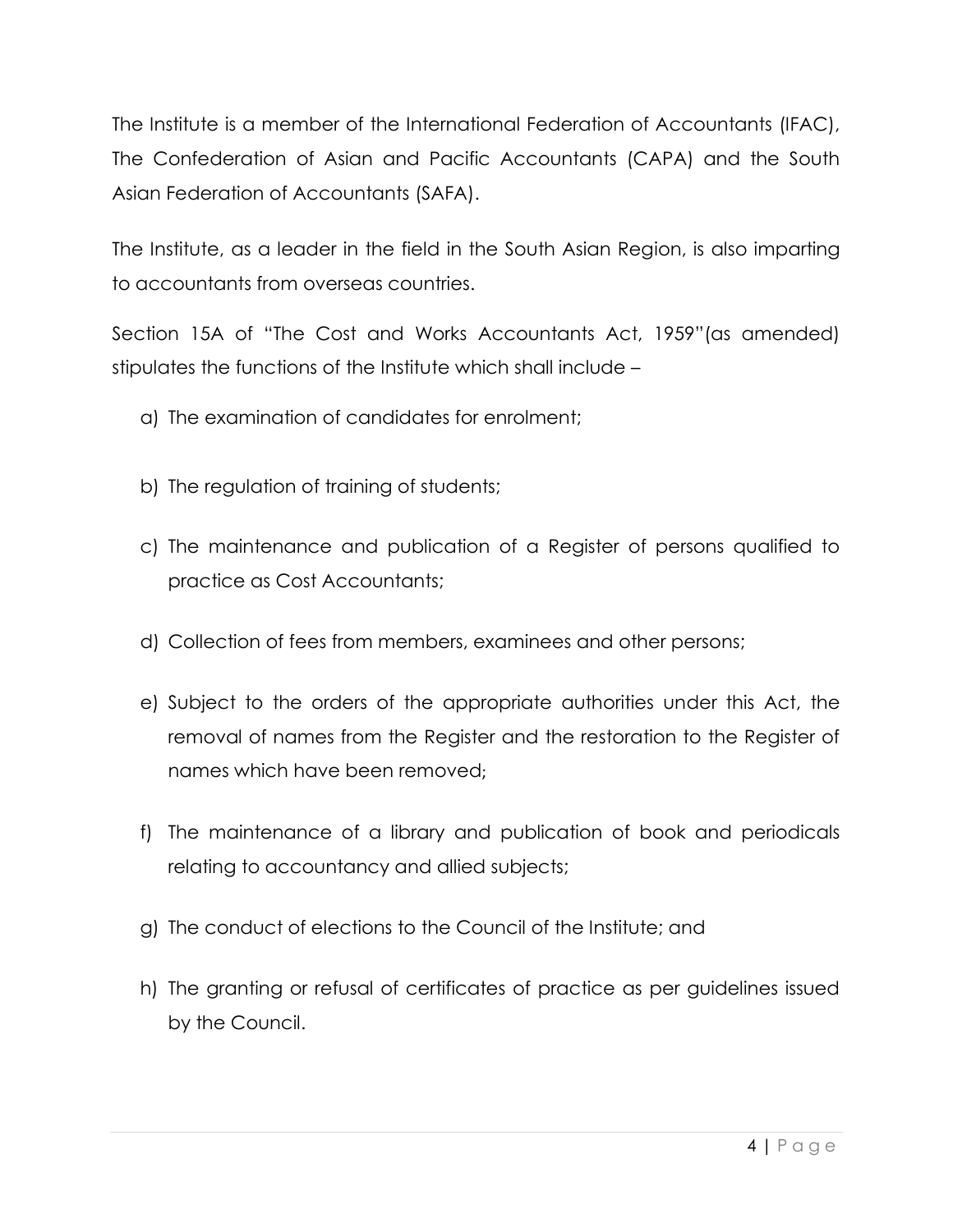**The Institute of Cost Accountants of India (ICAI)**



## **ORGANISATIONAL CHART**

<http://icmai.in/icmai/aboutus/organisation-structure.php>

## **ii) THE POWERS AND DUTIES OF OFFICERS AND EMPLOYEES**

The Secretary is the Secretary to the Council and the Executive Head of the Institute. Manifold functions of the Institute are performed through eleven well equipped Directorates viz. Directorate of Examinations, Directorate of Administrative, Directorate of Finance, Directorate of Studies, Directorate of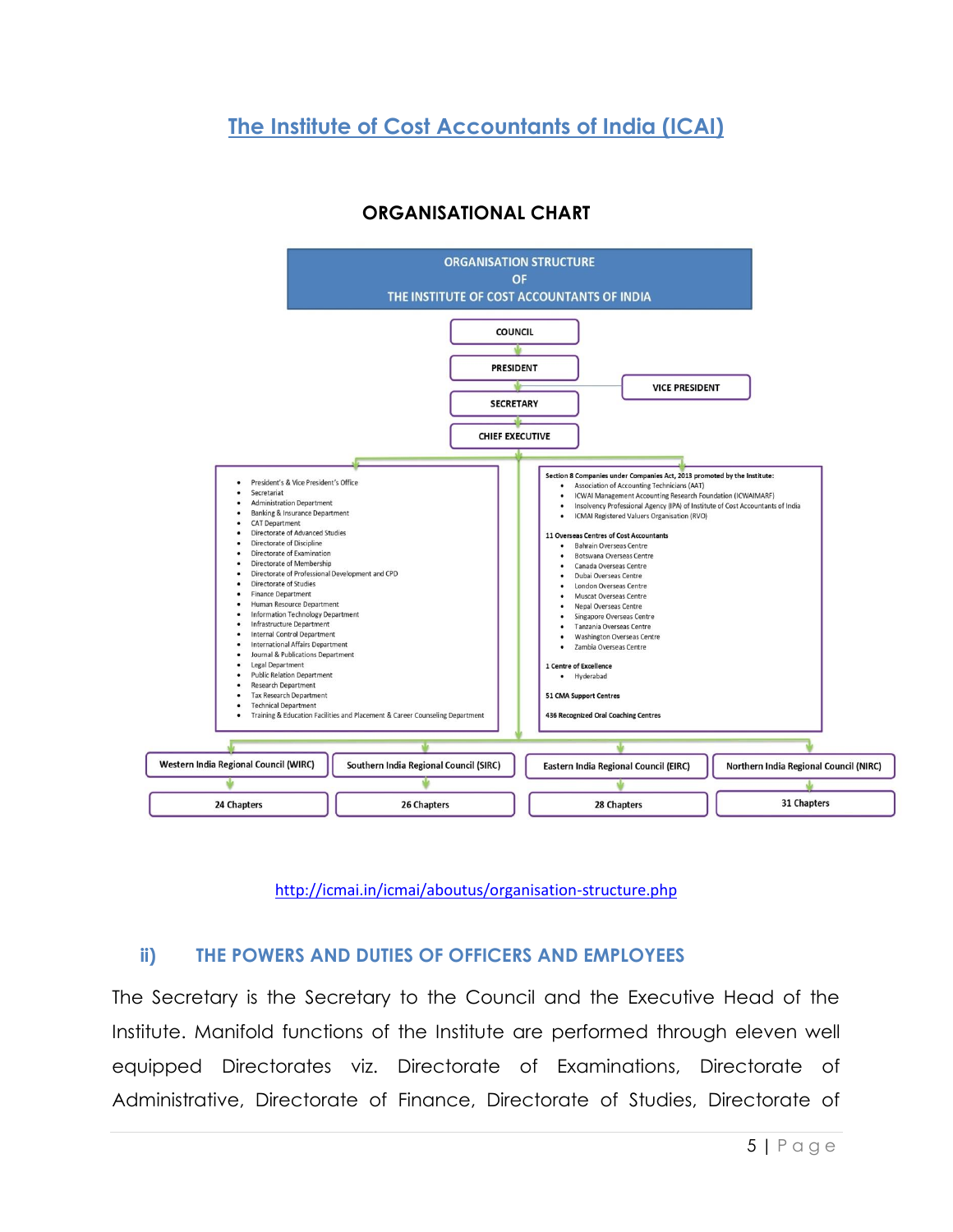Membership, Directorate of Discipline, Directorate of Research & Journal, Placement and Counseling and Advance Studies, Directorate of Professional Development, Continuing Professional Development and International Affairs, Directorate of Technical, Directorate of Accounting Technicians, Directorate of Information Technology.

Regulation 99 of "The Cost and Works Accountants Regulations, 1959" (as amended) stipulates the powers and duties of the Secretary as under:

*Powers and duties of the Secretary—*Subject to the general supervision of the President and the Committee concerned, the Secretary shall exercise and perform, in addition to the powers and duties specially assigned to him in the Act or these Regulations, the following powers and duties, namely:

(a) Being in charge of the Office of the Institute as its Executive Head, managing it and attending to all correspondence.

(b) Removal from the membership owing to death and restoration to membership and issuing notification therefor.

(c) Sanctioning and renewing of Certificates of Practice for associates and fellows and cancelling Certificates of Practice at the request of members.

(d) Granting of permission to members to be engaged in other occupations besides the practice of the profession of accountancy within the categories permitted by the Council under regulation 111.

(e) Maintenance of registers, documents and forms as required by the Act and these Regulations.

(f) Being in charge of all the property of the Institute.

(g) Making necessary arrangements for receiving moneys due to the Council and also issuing receipts therefor.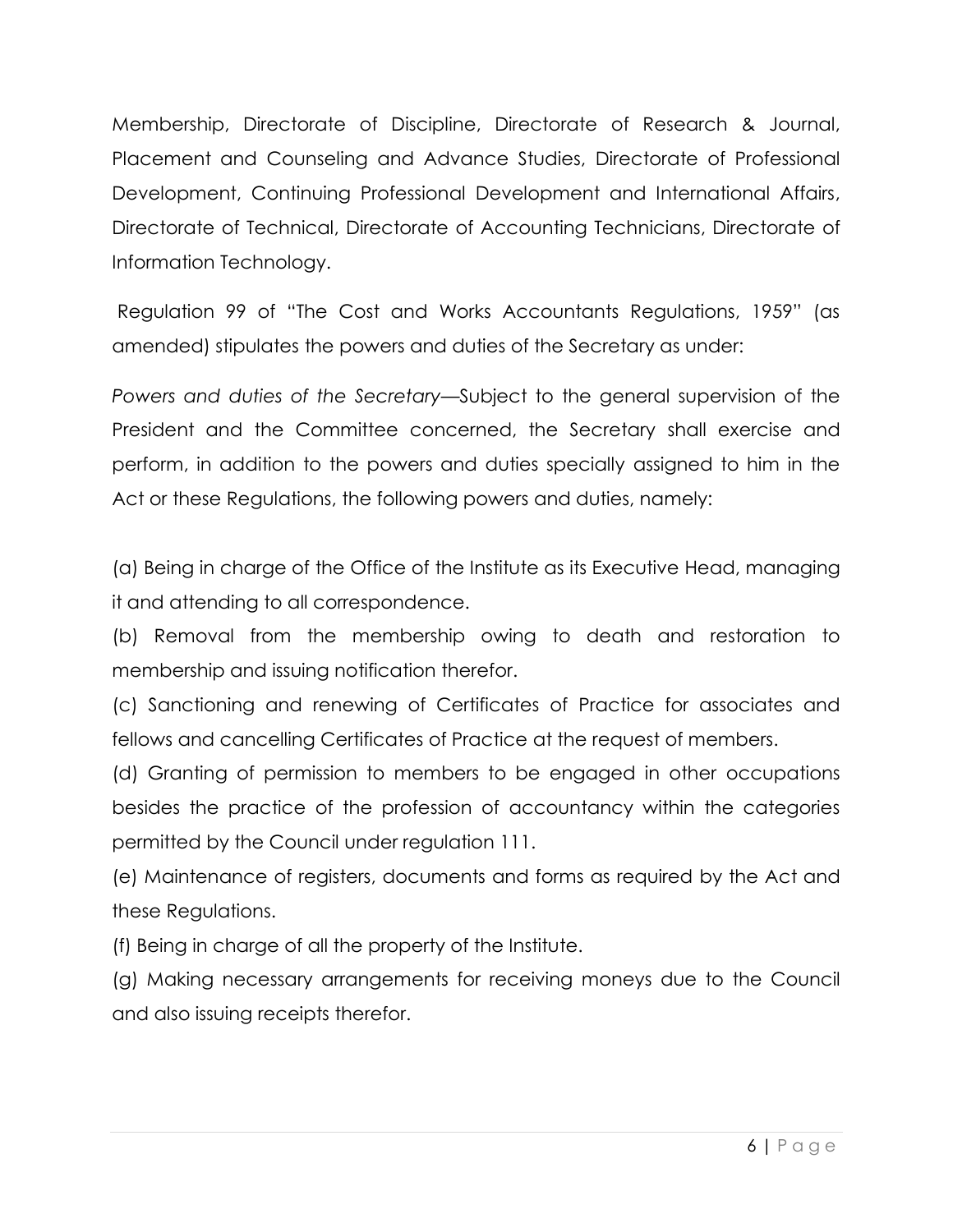(h) Incurring of all revenue expenditure within the limits sanctioned by the Council or the Committees and incurring capital expenditure for purpose of purchasing books for the Library of the Institute within the limit sanctioned by the Council or the Committees.

(i) Causing proper accounts to be maintained and delivering of accounts books, or furnishing information to the auditors appointed by the Council for the purpose of audit of the accounts of the Institute.

(j) Making all other payments as sanctioned by the Council, Committees or the President.

(k) Payment of salary and allowances to the members of the staff, granting of leave to them and sanctioning their increments within the prescribed scales subject to the approval of the President.

(1) Exercise of disciplinary control over the staff except dismissal which should have the sanction of the President.

(m) Admitting candidates to the examinations held under these Regulations and making all necessary arrangements for the conduct of the examinations.

(n) Refunding or transferring of fees received in accordance with these Regulations for the examinations, enrolment, issue of Certificates of Practice and allied matters.

(o) Registering and noting of suspension, cancellation or termination of registration of students.

(p) Permitting Registered Students to engage in other occupation as approved by the Council or the Committees,

(q) Signing and issuing of : (i) all notifications as provided in clause (b) above; (ii) all other notifications on behalf of the Council, subject to the approval of the President.

(r) Signing Vakalatnama on behalf of the Council, appointing Solicitors or Advocates on behalf of the Council, and filing papers in Courts on behalf of the Council, subject to the approval of the President.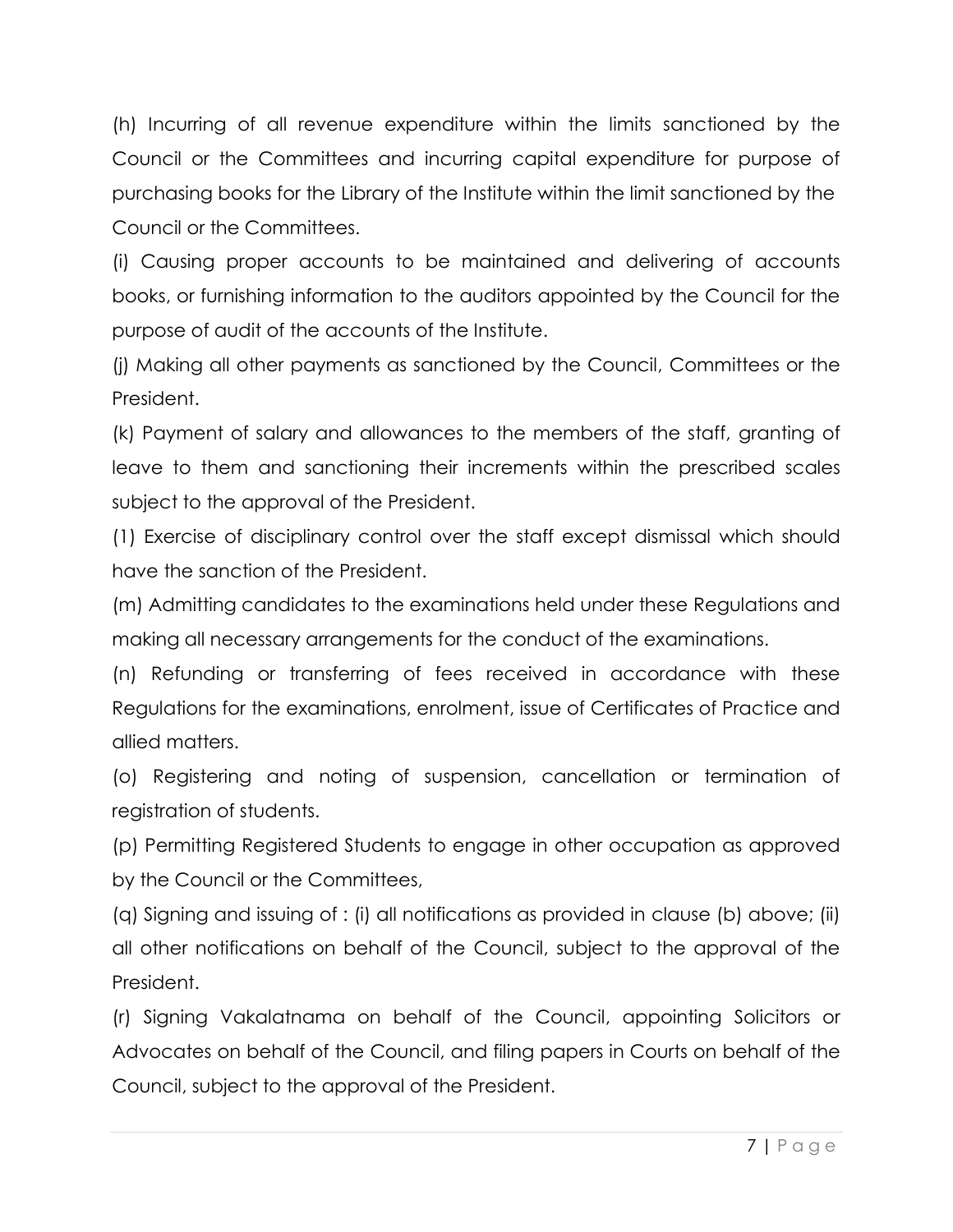(s) Calling of such information and particulars as he may consider necessary in furtherance of the above duties.

(t) Performing such other duties and functions as are incidental and ancillary to and may be required for the performance of the above duties and exercising such other powers as may be delegated to him by the Council, a Committee or the President from time to time.

Power and Duties of Officers and staff – All other Officers and Staff are to work under the general supervision of the Secretary.

## **iii) THE PROCEDURE FOLLOWED IN DECISION MAKING PROCESS INCLUDING CHANNELS OF SUPERVISION AND ACCOUNTABILITY**

Section 15 of "The Cost and Works Accountants Act, 1959"(as amended) stipulates the function of the Council as under:

(1) The Institute shall function under the overall control, guidance and supervision of the Council and the duty of carrying out the provisions of this Act s hall be vested in the Council.

(2) In particular, and without prejudice to the generality of the foregoing powers, the duties of the Council shall include:

- (a) to approve academic courses and their contents;
- (b) the prescribing of fees for the examination of candidates for enrolment;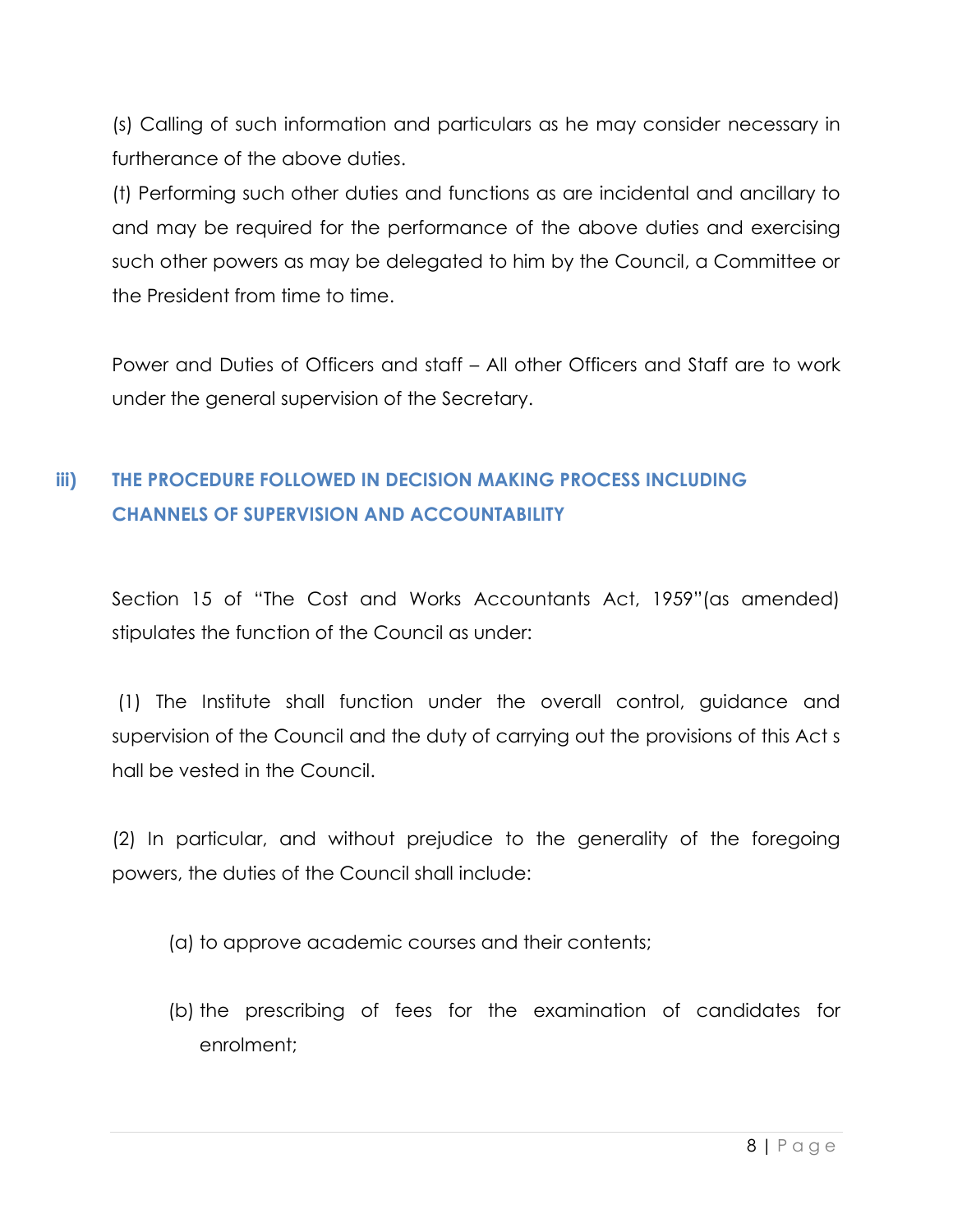- (c) the prescribing of qualifications for entry in the Register;
- (d) the recognition of foreign qualifications and training for the purposes of enrolment;
- (e) the prescribing of guidelines for granting or refusal of certificates of practice under this Act;
- (f) the levy of fees from members, examinees and other persons;
- (g) the regulation and maintenance of the status and standard of professional qualifications of members of the Institute;
- (h) the carrying out, by granting financial assistance to persons other than members of the Council or in any other manner, of research in accountancy;
- (i) to enable functioning of the Director (Discipline), the Board of Discipline, the Disciplinary Committee and the Appellate Authority constituted under the provisions of this Act;
- (j) to enable functioning of the Quality Review Board;
- (k) consideration of the recommendations of the Quality Review Board made under clause (a) of section 29B, action taken thereon with a report to the Central Government within a period of three months, and their inclusion in the annual report; and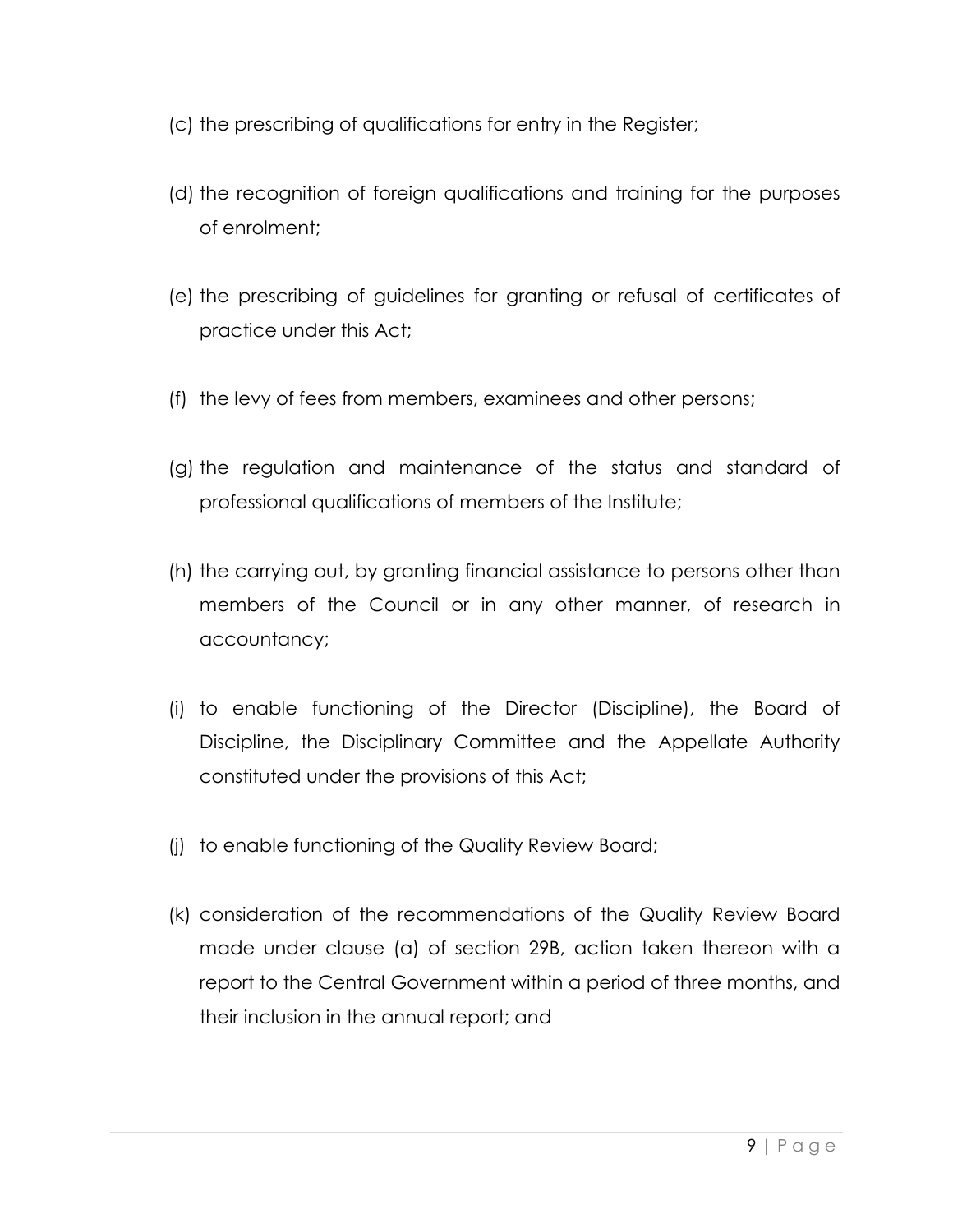(l) to ensure the functioning of the Institute in accordance with the provisions of this Act and in performance of other statutory duties as may be entrusted to the Institute from time to time.

In order to carry out the above duties efficiently and smoothly the Council has three Standing Committee as 1) Executive Committee, 2) Finance Committee and 3) Examination Committee. Constituted under Section 17 of the "The Cost and Works Accountants Act, 1959" (as Amended)

Beside these Standing Committees the Council may also form Training & Educational facilities Committee and such other committees from among its members as it deemed necessary for the purposes of carrying out the provision of this Act.

Subject to the general supervision of the President and the Committee concerned, the Secretary shall exercise and perform duties specially assigned to him in the Act or these Regulations.

The Council and its Committee are policy makers and these are entrusted to the Secretary for implementation. The eleven Directorates as mentioned are responsible to the Secretary in carrying out his duties with the help of dedicated Officers and staff under their disposal as shown in the Organisational Chart above.

## **iv) THE NORMS SET BY IT FOR THE DISCHARGE OF ITS FUNCTIONS:**

The implementation of the policies taken by the Council and its Committees are to be carried out by the Secretary with the help of Officers of this organization. The Secretary assigns a time frame within which all orders are to be carried out by all the concerned group of Officers and staff to render necessary assistance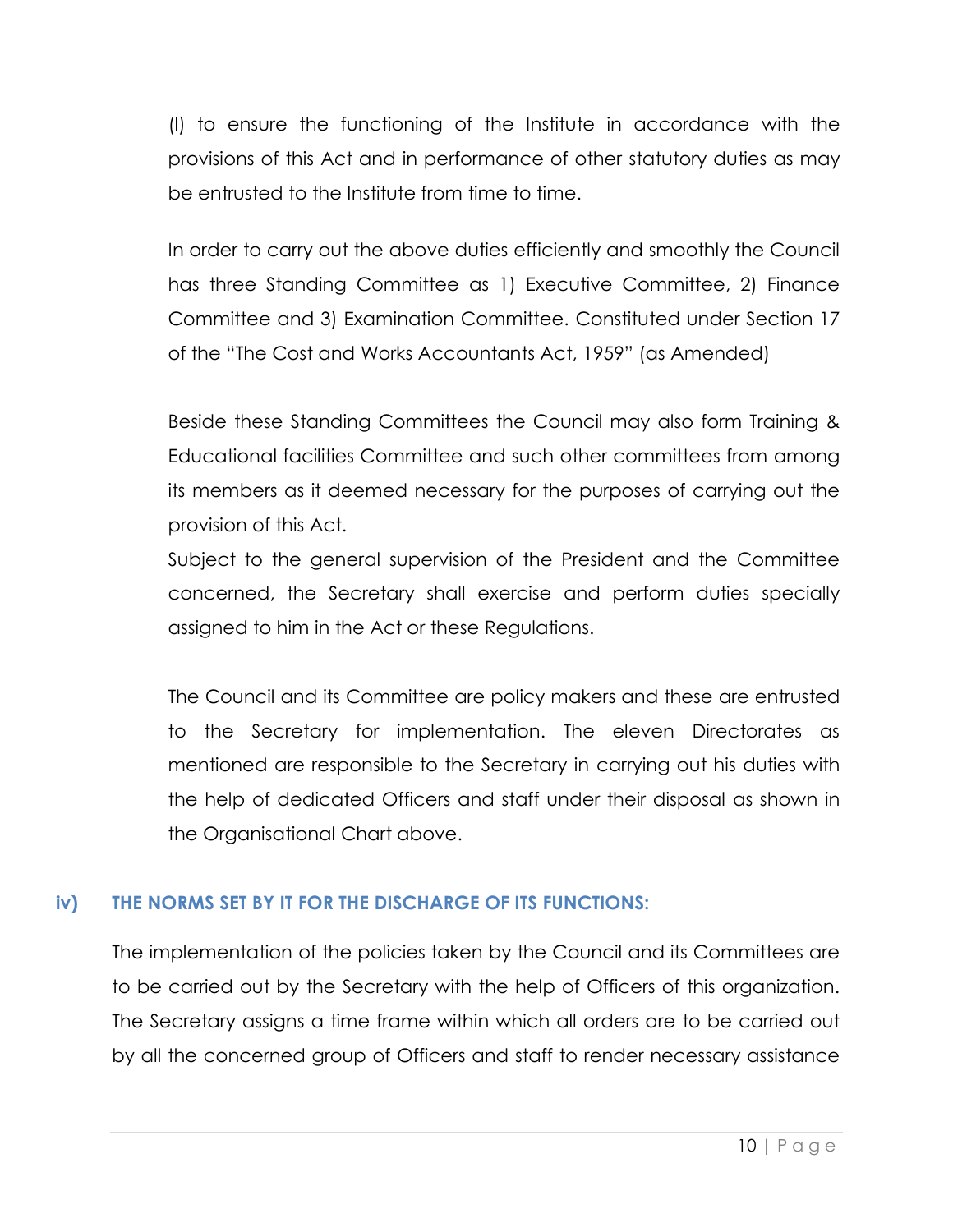to the Secretary. The action taken report has to be placed before the respective Committee Meeting or at the Council Meeting.

## **v) THE RULES, REGULATIONS, INSTRUCTIONS, MANUALS AND RECORDS USED BY ITS EMPLOYEES FOR DISCHARGING ITS FUNCTION:**

The Cost and Works Accountants Act, 1959, The Cost and Works Accountants Regulations, 1959 and other rules along with prospectus of the Institute, the Institute of Cost and Works Accountants of India Officers/Staff Service Rules, 1983 as amended from time to time are the basic rules, regulations, instructions and manuals. Over and above the necessary Office Orders/ Circulars/Notices are issued by the Competent Authority that are used by all employees for discharging its functions.

## **vi) A STATEMENT OF THE CATEGORIES OF DOCUMENTS THAT ARE HELD BY IT OR UNDER ITS CONTROL:**

The documents are records that are held by this organization are those relating to its registered students, members, its Regional Councils and Chapters **under the control of the respective Departments, Committees, Regional Councils and Chapters.**

## **vii) THE PARTICULARS OF ANY ARRANGEMENT THAT EXIST FOR CONSULTATION WITH, OR REPRESENTATION BY THE MEMBERS OF THE PUBLIC IN RELATION TO THE FORMULATION OF ITS POLICY OR IMPLEMENTATION THEREOF:**

The work of this organization is confined to the development of the Cost and Management Accountancy Profession and conduct of allied research work and that there exists no such consultation with or representation by the members of the public in relation to the formulation of policy or implementation thereof.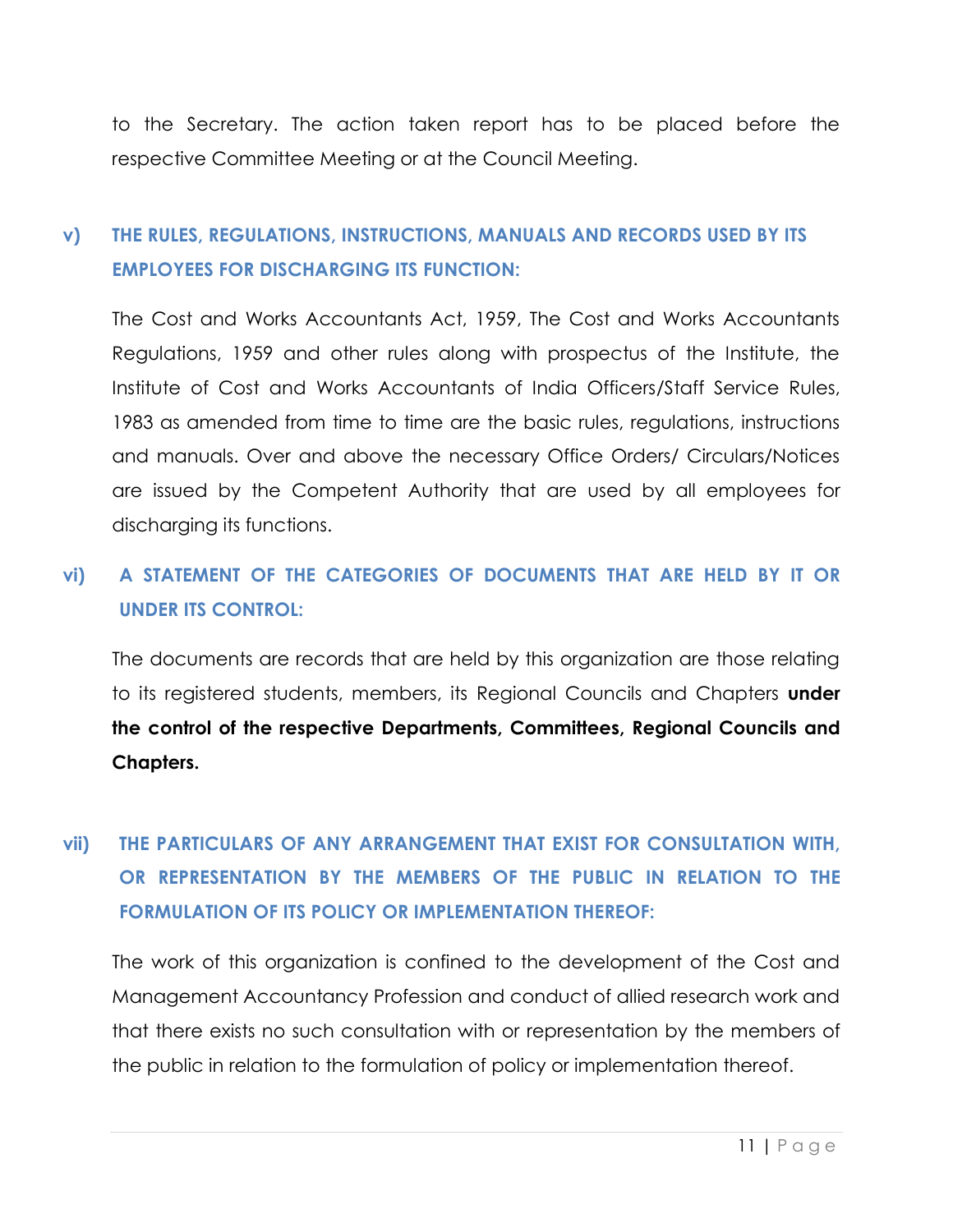- **viii) STATEMENT OF THE BOARDS, COUNCIL, COMMITTEES AND OTHER BODIES CONSISTING OF TWO OR MORE PERSONS CONSTITUTED BY IT. ADDITIONALLY, INFORMATION AS TO WHETHER THE MEETINGS OF THESE ARE OPEN TO THE PUBLIC OR THE MINUTES OF SUCH MEETINGS ARE ACCESSIBLE TO THE PUBLIC:**
	- a) LIST OF COUNCIL MEMBERS, ICAI FOR 2019-2023 <http://icmai.in/icmai/aboutus/councilmembers.php>
	- b) Standing and other Committees of the Council of ICAI for 2019-20

<https://icmai.in/icmai/aboutus/councilcommittee.php>

Minutes are not open to the Public. However, request for information under the Right to Information Act 2005 will be considered as per law and rules framed thereunder.

### **ix) DIRECTORY OF ITS OFFICERS AND EMPLOYEE:**

The contact details of the employees of a reasonable level is available in the website of the Institute under the following link: [https://icmai.in/icmai/contact\\_us.php](https://icmai.in/icmai/contact_us.php)

## **x) THE MONTHLY REMUNERATION RECEIVED BY EACH OF ITS OFFICER, EMPLOYEE INCLUDING THE SYSTEM OF COMPENSATION AS PROVIDED IN ITS REGULATIONS:**

Details of PAY BAND/GRADE PAY as on October 2021 [https://icmai.in/upload/RTI/RTI\\_EMPLOYEES\\_PAYBAND\\_DETAILS\\_Oct\\_2021.pdf](https://icmai.in/upload/RTI/RTI_EMPLOYEES_PAYBAND_DETAILS_Oct_2021.pdf)

**xi) THE BUDGET ALLOCATED TO EACH OF ITS AGENCY, INDICATING THE PARTICULARS OF ALL PLANS, PROPOSED EXPENDITURES AND REPORTS ON DISBURSEMENTS MADE:**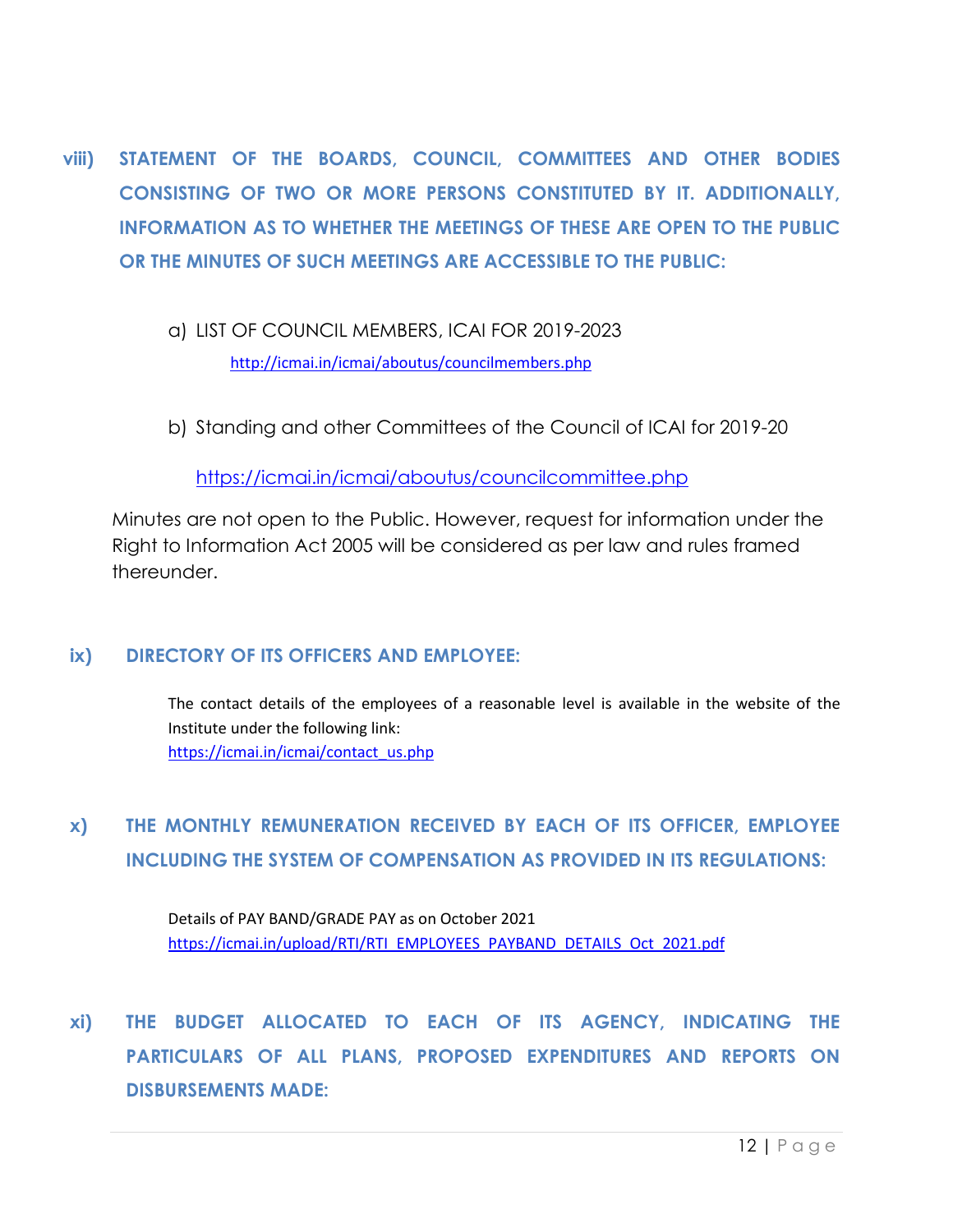Information available on the budget allocated to each of its agency, indicating the particulars of all plans, proposed expenditures and reports on disbursements made:

| <b>Particulars</b>    | Budget for FY 2021-22 |
|-----------------------|-----------------------|
| <b>REVENUE BUDGET</b> | (Rs. In lakhs)        |
| Income                | 15462.97              |
| Expenditure           | 15175.75              |
| Surplus               | 287.22                |

Headquarters Budget for FY 2021-22

| <b>Particulars</b>                                   | Budget for FY 2021-22 |
|------------------------------------------------------|-----------------------|
| <b>CAPITAL BUDGET</b>                                | (Rs. In lakhs)        |
| Moveable Assets                                      | 710.60                |
| Capital Budget as proposed by Infrastructure 2385.65 |                       |
| Department                                           |                       |

## **xii) THE MANNER OF EXECUTION OF SUBSIDY PROGRAMMES INCLUDING THE AMOUNTS ALLOCATED AND THE DETAILS OF BENEFICIARIES OF SUCH PROGRAMMES:**

No subsidy programme is undertaken by this organization.

## **xiii) PARTICULARS OF RECIPIENTS OF CONCESSIONS, PERMITS OR AUTHORISATIONS GRANTED BY IT:**

Does not arise.

## **xiv) DETAILS IN RESPECT OF THE INFORMATION, AVAILABLE TO OR HELD BY IT, REDUCED IN AN ELECTRONIC FORM:**

Information pertaining to students and members records are stated under (vi) are maintained in both physical and electronic forms.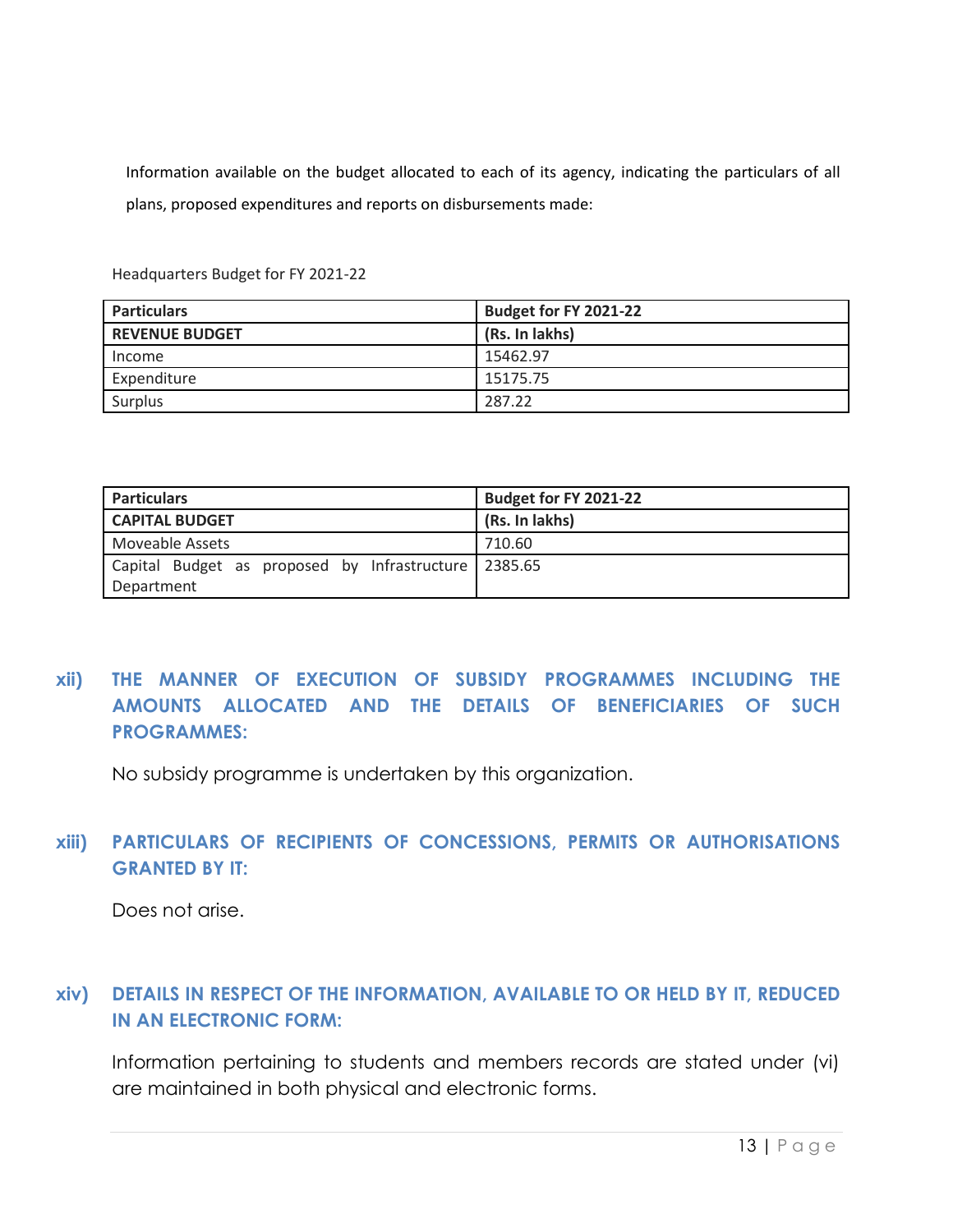## **xv) THE PARTICULARS OF FACILITIES AVAILABLE TO CITIZENS FOR OBTAINING INFORMATION, INCLUDING THE WORKING HOURS OF A LIBRARY OR READING ROOM, IF MAINTAINED FOR PUBLIC USE:**

The Institute has its website [\(www.icmai.in\)](http://www.icmai.in/) from where interested persons can obtain information. The Institute at its Headquarters has well stocked library for its members. All the Regional Councils and few Chapters have their own library for the benefits of its students. These libraries are not open for the general public.

## **xvi) THE NAMES, DESIGNATIONS AND OTHER PARTICULARS OF THE PUBLIC INFORMATION OFFICERS.[S.4(1)(b)]**

The following Officers of the Institute have been designated as Appellate Officer, Public Information Officer and Assistant Public Information Officer respectively:

## **I. Appellate Officer**

### **CMA Indu Sharma**

Joint Director (Professional Development) The Institute of Cost Accountants of India 3rd floor, 3 Institutional Area Lodhi Road, New Delhi-110003 Tel. Nos.(011) 24666104

### **II. Public Information Officer**

### **1. Ms. Vibhu Agarwal**

Joint Director (Legal) The Institute of Cost Accountants of India 4th floor, 3 Institutional Area Lodhi Road, New Delhi-110003 Tel.Nos. (011) 24666132

## **2. Shri Prajato Mukherjee For examination related matters**

Assistant Director (Legal) The Institute of Cost Accountants of India CMA Bhawan, 12, Sudder Street, Kolkata- 700016 Tel. Nos. (033) 40364710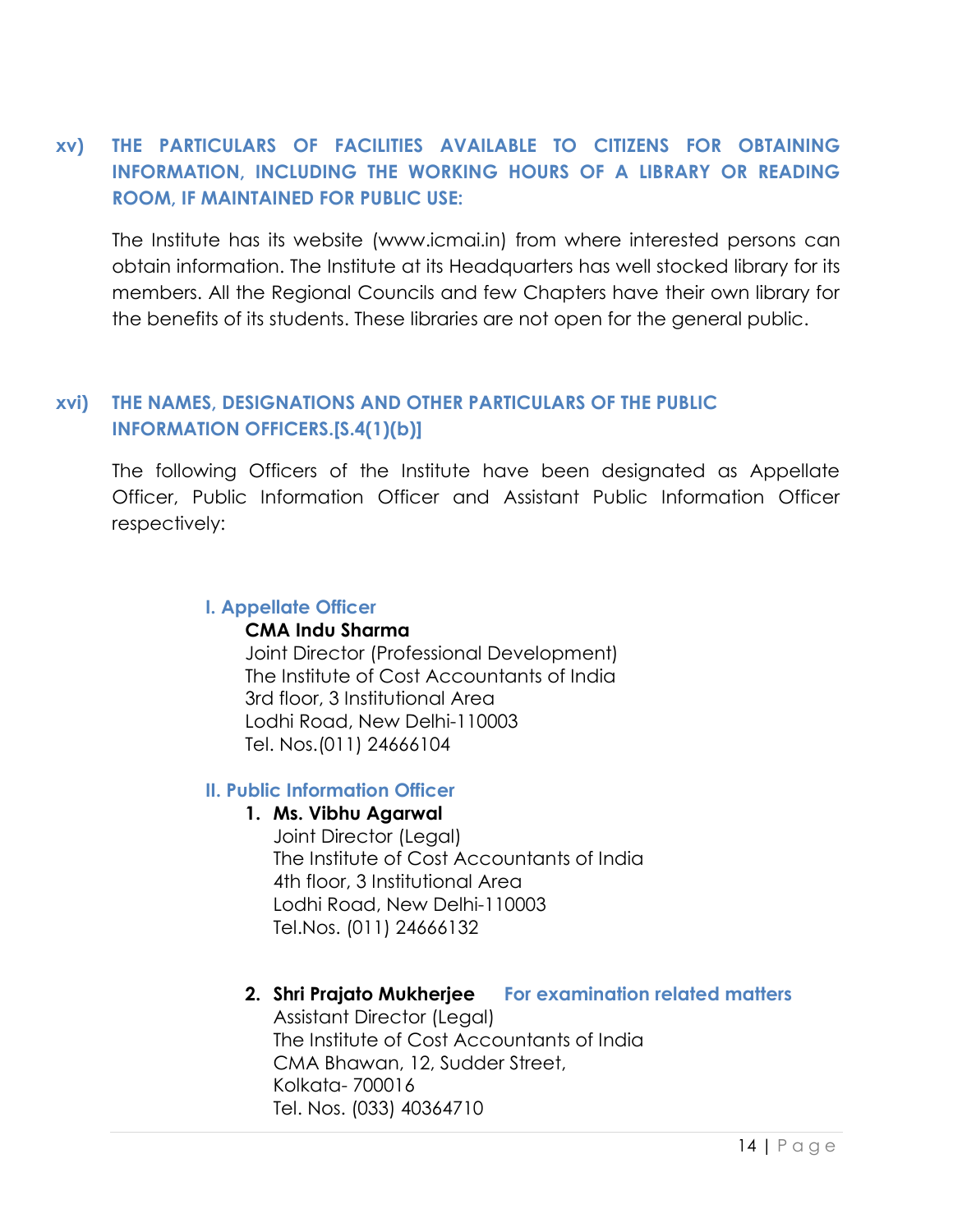## **The Details of the Transparency Officer as per the CIC direction:**

## **CMA Arup Sankar Bagchi**

Senior Director The Institute of Cost Accountants of India CMA Bhawan, 12, Sudder Street, Kolkata- 700016 Email- transparency@icmai.in